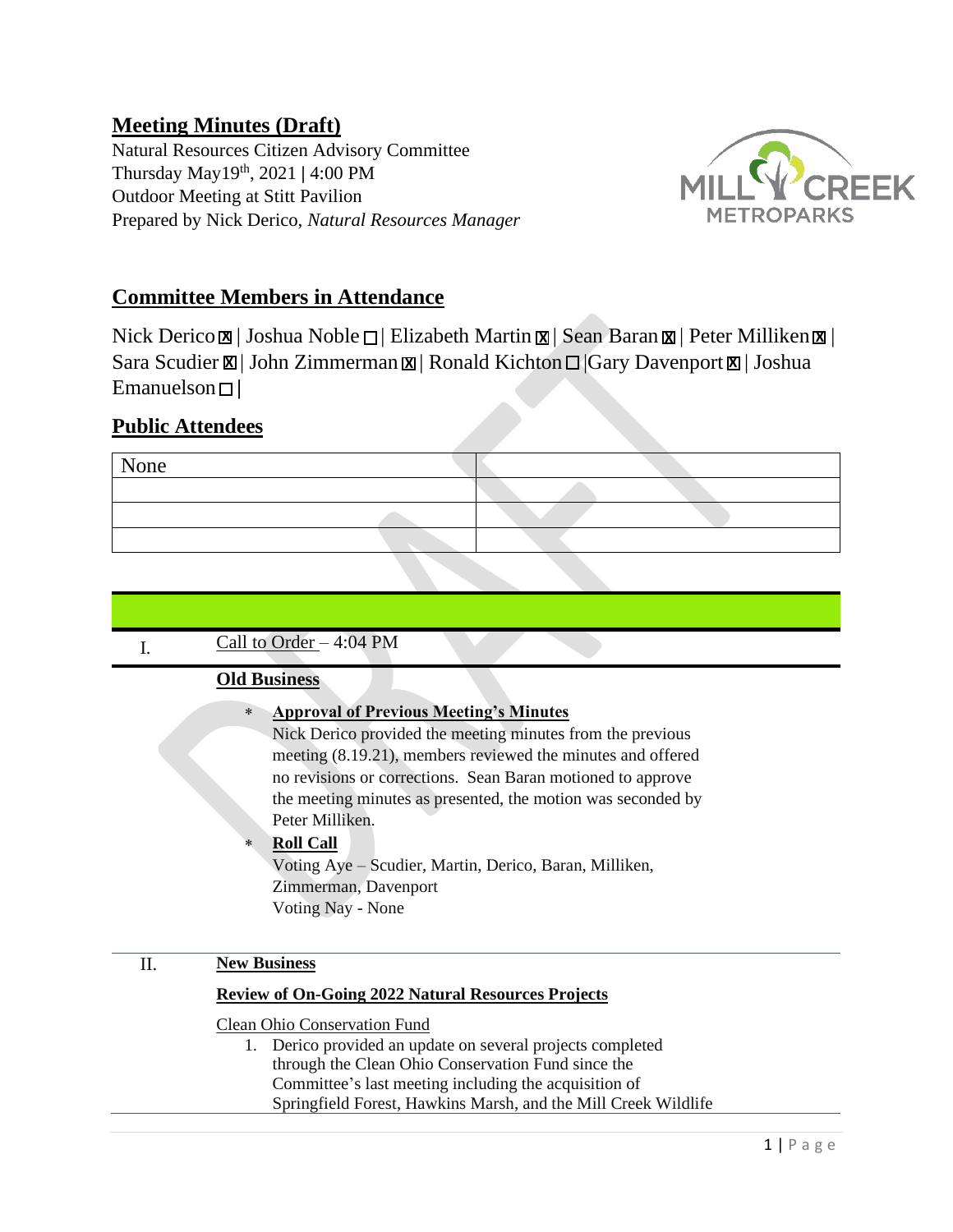Sanctuary Expansion. The group also discussed future improvements planned for these properties (and others) including parking lots, trails, and educational signage.

\*Milliken expressed concern over the existing access drive at Springfield Forest as it is not currently wide enough to accommodate 2-way traffic, Derico agreed and explained that widening of the access drive is included in the numerous improvements to the property scheduled for the summer of 2022.

#### Goose Management

1. Derico shared the current status of the 2022 Goose Management Program throughout the MetroParks including goose harassment, nest monitoring, and egg addling. Derico will share the final report with the group once the management season in concluded (late June 2022)

### Meso-Predator Management - MCWS

1. Derico shared the results of the spring 2022 meso-predator survey at the Mill Creek Wildlife Sanctuary which documented a raccoon population at the upper end of the management threshold. Derico shared that USDA APHIS Wildlife Services will continue management efforts at the Sanctuary focused on meso-predators in June of 2022 to maintain current population levels. Derico will share the final report with the group once the management season is complete (late June 2022)

### Healthy Streams Initiative

1. The Annual Healthy Streams Initiative to Begin in Late August/Early September, Focusing on Portions of Mill Creek South of the Boardman Wastewater Treatment Plant.

### Hemlock Wolly Adelgid

- 1. Derico Shared an Update on Hemlock Woolly Adelgid in the Park Including Treatments Completed in 2021, Survey Results from the Spring of 2022, and Management Plans Moving Forward.
- 2022 Tree Plantings
	- 1. Derico Shared Tree Planting Projects for 2022 with Partners Such as FirstEnergy and YSU Legacy Forest Committee.
- Operation Pollination
	- 1. The Group Discussed Pollinator Waystations Throughout the Park and Discussed a Possible Partnership with the Youngstown Rotary's Operation Pollination to Complete a Volunteer Project in 2022.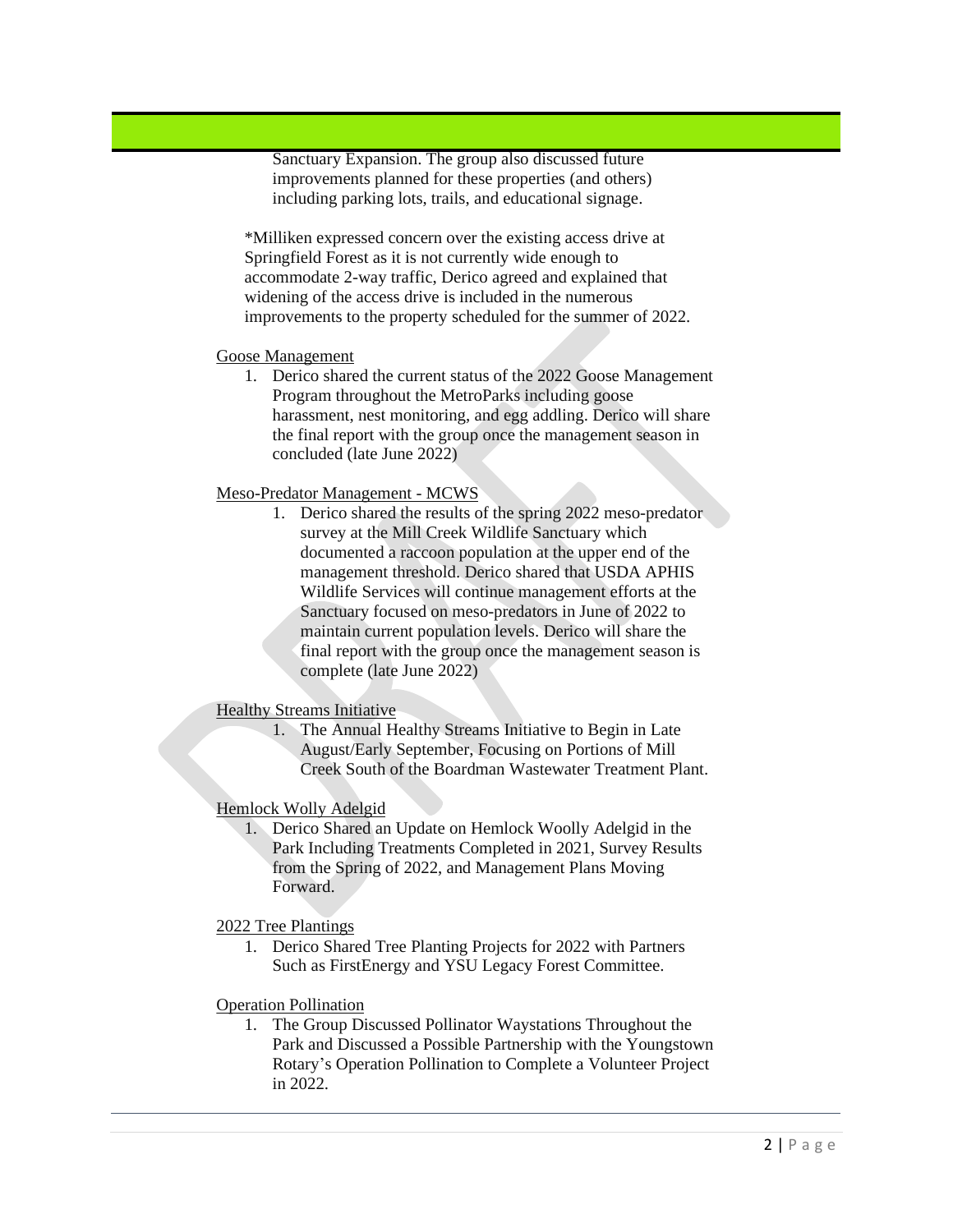### H2Ohio Grant

1. Derico Informed the Group that the MetroParks was Recently Awarded a H2Ohio Grant From The Ohio Division of Natural Resources for Stream, Wetland, and Floodplain Improvements on the Mill Creek Golf Course – to be Completed in 2023.

#### 2022 Committee Goals

The group discussed goals for the 2022 calendar year and voted to retain the same goals as in 2021:

- Continued Research and Exploration of Renewable Energy and Recycling Opportunities
- Aide MCMP Staff in the Development of Facility Based Natural Resources Management Plans
- Aide MCMP Staff in the Assessment of Current and Future Natural Resources Related Projects

### **Motion to Approve:** Elizabeth Martin

**Second:** Sara Scudier **Roll Call:** Scudier, Martin, Derico, Baran, Milliken, Zimmerman, Davenport

### **Open Discussion**

- Milliken introduced the topic of McKelvey Lake in the City of Youngstown and asked if there was any possibility of a partnership between the City of Youngstown and MCMP to improve the lake and provide better public access.
- Martin expressed concern over glitter and/or confetti usage throughout the park during various events and the litter these products leave behind, she recommended that the group prepare a recommendation to the Board of Park Commissioners to restrict the use of glitter and/or confetti within the Park, similar to the group's previous recommendation banning the release of balloons within the Park.
- The group discussed the feeding of wildlife and the importance of continued enforcement on this issue, primarily at Lily Pond.
- The group discussed ongoing trail improvements and/or trail maintenance issues within the Park including the area surrounding the Ford Nature Center, West Newport, West Cohasset, East Golf Hike & Bike, and the East Park Hike & Bike Trail.